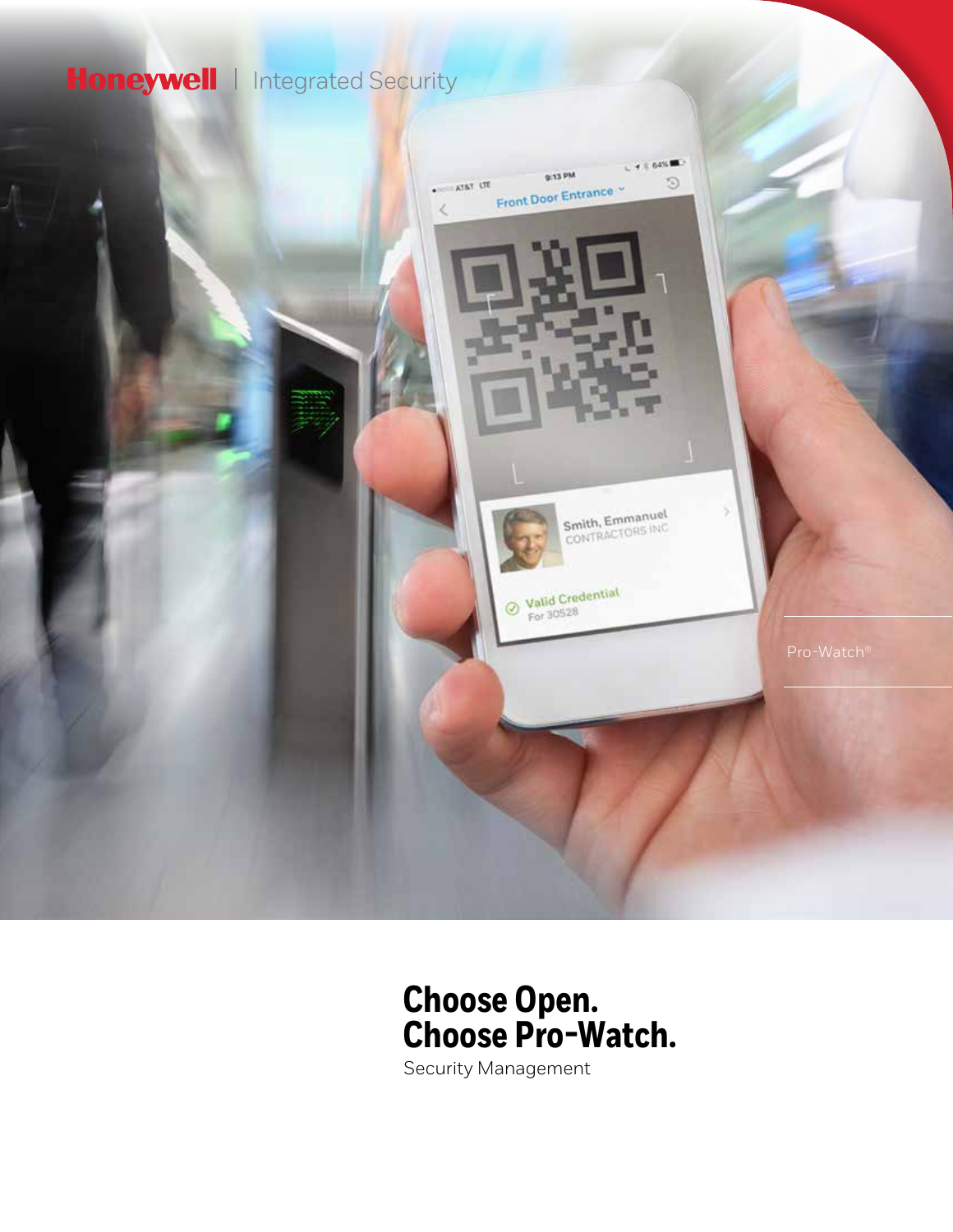# **Pro-Watch® – Your Choice for Security.**

For more than two decades, Honeywell's Pro-Watch® security management suite has been chosen by Fortune 100 and Fortune 1000 companies worldwide to protect people, property and assets by combining visitor management, access control, IP video surveillance and intrusion into one powerful system.

It's a simple choice. Choose Pro-Watch and make Honeywell your partner in security.

# **True Open Platform for Maximum Flexibility**

Designed with an open platform that offers integration, scale, and flexibility, Pro-Watch delivers the ideal blend of versatility and cost-effective performance. From seamless integration with locks and readers that provide more flexibility to the integration with Vindicator's high security intrusion detection, Pro-Watch packages all the functions you need into one powerful system.





*We support open standards and architecture through our Honeywell Open Technology Alliance (HOTA). HOTA enables open exchange of technology between security and IT manufacturers — maximizing an end-user's investment in existing security technology. Come check out the new HOTA Site Format for better integration information. Honeywell is also a contributing member of ONVIF and PSIA.*  **http://honeywellsecurity.com/hota/index.html**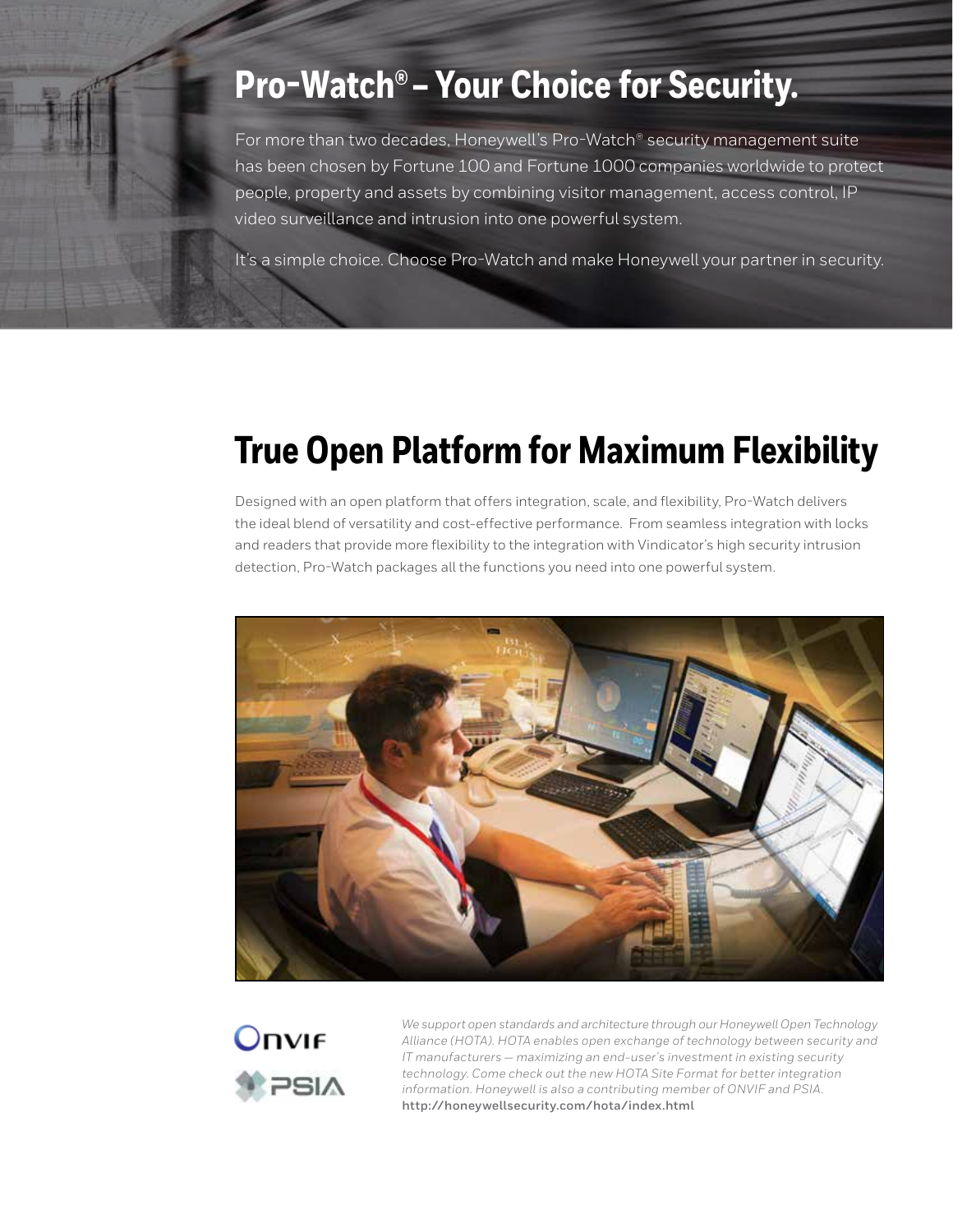#### **Open Platform**

Effortless integration with disparate and thirdparty systems — resulting in cost savings and increased operational efficiencies.

- Drives energy savings through a more efficient use of HVAC and building management systems, enabling a real return on investment
- Gives you the freedom to create custom-fit solutions using simple tools like the Pro-Watch Integration Kit — saving you time and money
- Integrates seamlessly to visitor management, mass notification and other systems for tighter security Power of Customization

### **Supports Mercury Standard Protocol**

Integrating with Mercury-based systems eliminates the need to replace existing Mercury-based systems, delivering a cost-effective transition path.

- Provides a drop-in replacement for CASI-Rusco Micro/5 Boards as well as Software, leveraging end-user's investments in existing readers and wiring
- No need to replace and rewire access control hardware
- No need for new access credentials
- Provides a lower cost migration path for legacy and third-party end users

#### **Vindicator® Intrusion Detection**

Integration with Vindicator provides a single interface for access control, video surveillance and perimeter protection.

- Offers "layered security" for advanced notification of threat situations
- Drives seamless integration to any thirdparty system
- Uses embedded software to guarantee minimal system downtime and instant notification of intrusion alarms
- Scalable to meet any application

#### **Integrated Locks and Readers**

More installation flexibility for previously hard-to-wire applications results in less disrupted installs.

- Supports disconnected/wireless readers, increasing application flexibility:
	- Allegion AD Series
	- Assa Abloy Aperio
	- SALTO Sallis
- Increases opportunity for more installations, resulting in tighter security
- Effective access control solution for remote locations. No wiring required.

## **Award-Winning Security Management**

Honeywell's Pro-Watch® security management suite was selected by top resellers as a Best Channel Product by Business Solutions Magazine.

### **Which Edition Best Fits Your Needs?**

#### **Pro-Watch Enterprise**

Global control with local autonomy for large multinational applications with unlimited users and doors.

#### **Pro-Watch Corporate**

For mid-size to large applications, from five users and 96 doors or more.

#### **Pro-Watch Professional**

For small to mid-size applications, up to five users and 64 doors.

#### **Pro-Watch Lite**

Basic functionality for the small business with up to 32 doors. Badging not included.

Learn more about the new features and functionality of Pro-Watch. Download the latest datasheet at [honeywellintegrated.com](http://honeywellintegrated.com).